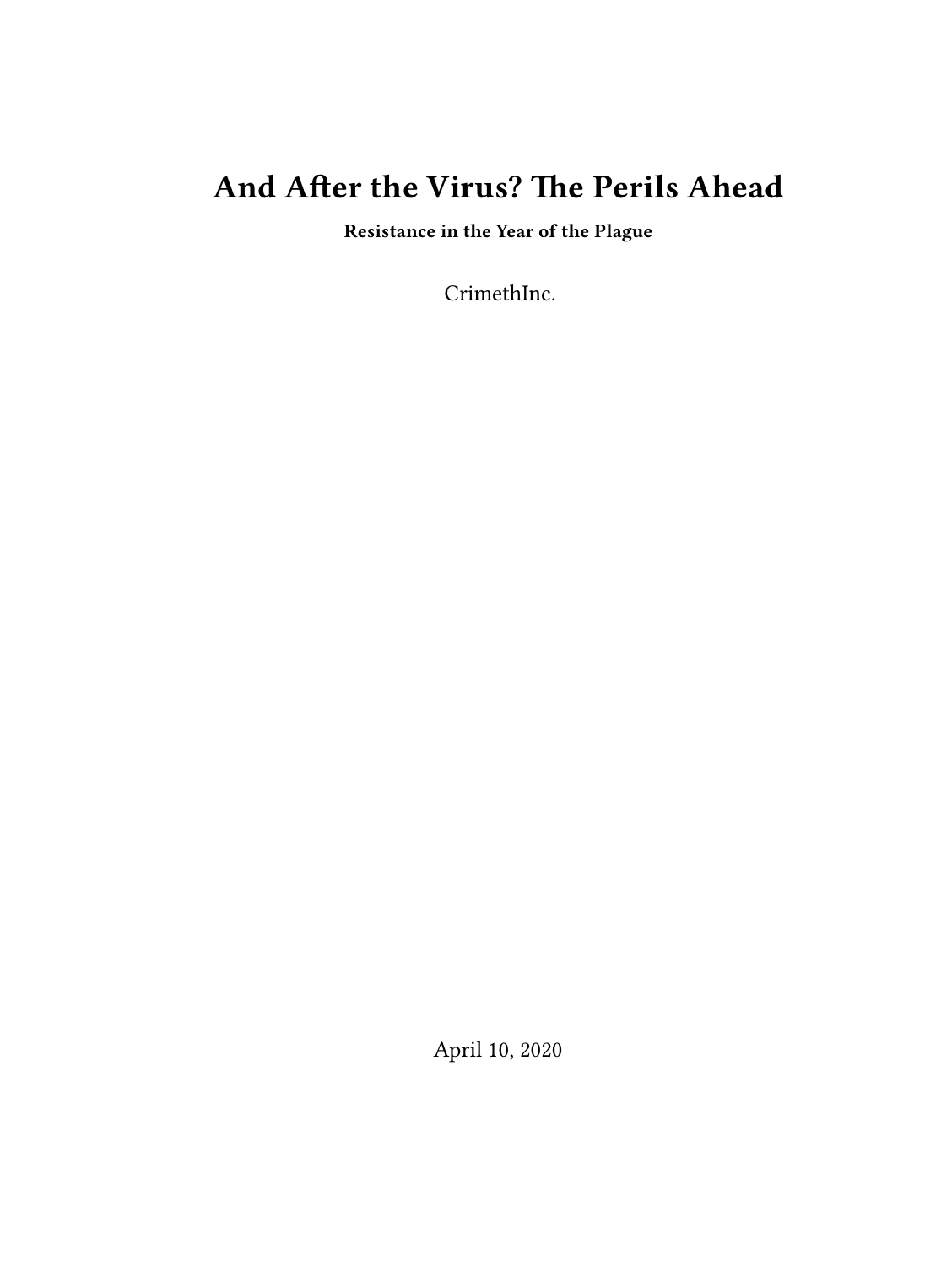# **Contents**

|                                                                                                         | $\mathbf{3}$    |
|---------------------------------------------------------------------------------------------------------|-----------------|
|                                                                                                         | 5               |
|                                                                                                         | 5               |
| Health Care $\dots \dots \dots \dots \dots \dots \dots \dots \dots \dots \dots \dots \dots \dots \dots$ | 5               |
|                                                                                                         | -6              |
|                                                                                                         | 6               |
|                                                                                                         | 6               |
|                                                                                                         | -6              |
|                                                                                                         | $7\phantom{.0}$ |
| The Adherents of Capitalism—Which Is to Say, Death $\dots \dots \dots \dots \dots$                      | $7\phantom{.0}$ |
| The Apostles of Technocracy—Which Is to Say, Survival                                                   | -8              |
|                                                                                                         |                 |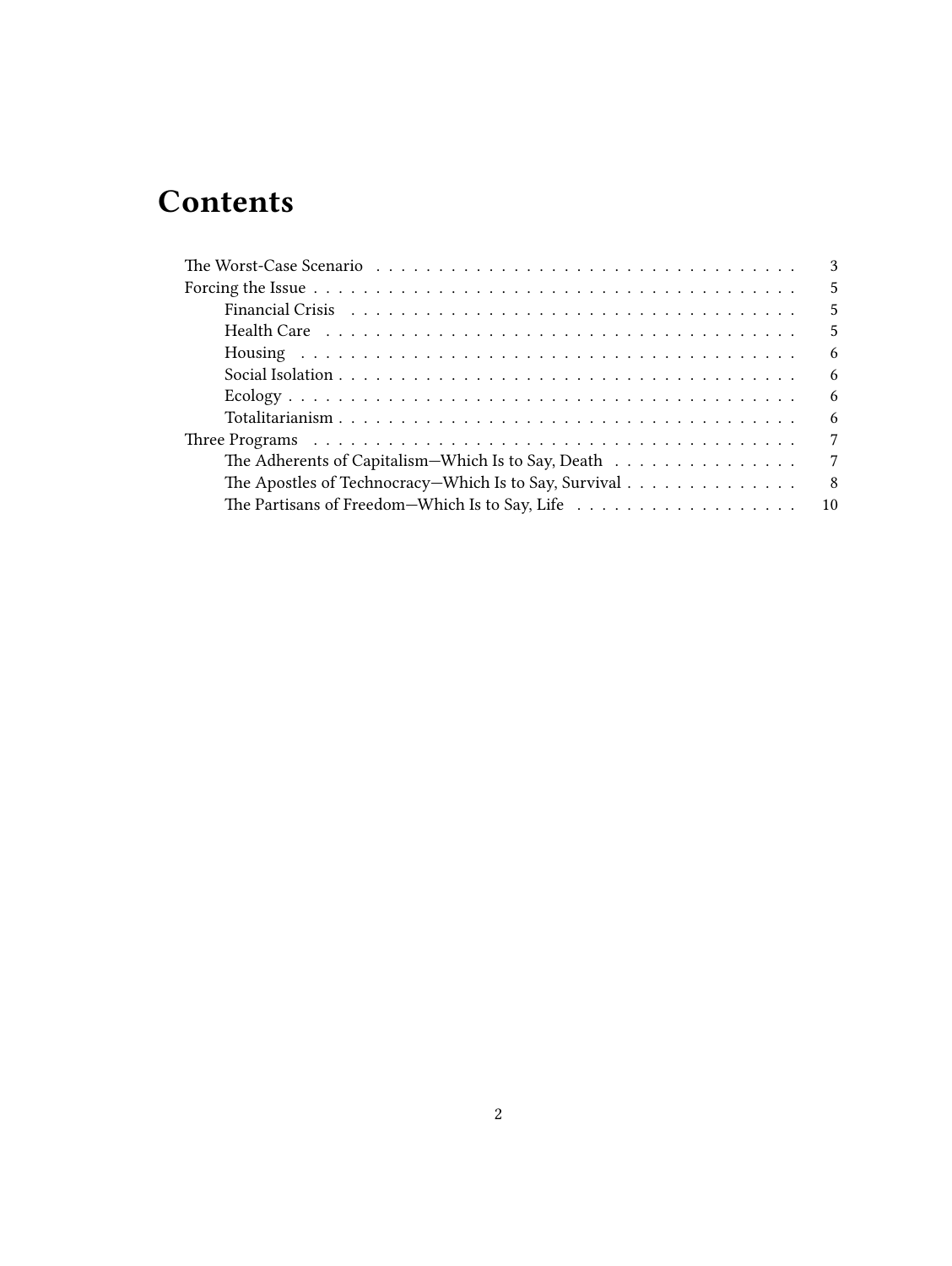How will our society emerge from the COVID-19 crisis? Does the pandemic show that we need more centralized state power, more surveillance and control? What are the threats ranged against us—and how can we prepare to confront them?

Several days ago, the number of coronavirus deaths in New York City surpassed the death toll of the attacks of September 11, 2001. Whenever pundits and politicians invoke 9/11, you know they're trying to set the stage for some shock and awe.

The September 11 attacks served to justify the Patriot Act, extraordinary rendition and torture, the occupations of Afghanistan and Iraq; these paved the way for a host of other catastrophes, including the rise of the Islamic State. While 2977 civilians were killed on September 11, the ensuing "War on Terror" killed at least one hundred times that many civilians.

If the September 11 comparison shows anything, it is that the state response to the pandemic will be far more destructive than the virus itself. Let's review what the dangers are and the logic of those who aim to drive the state response in order to prepare for the next stage of the crisis before it hits. It is not inevitable that what comes out of this will be tyranny; on the contrary, it might be upheaval.

As we asserted long ago, in another century, *there is a difference between life and survival.* Confronting the pandemic and the totalitarian power grabs accompanying it, let's concern ourselves not only with the question of how we will survive, but also of how we wish to live.

"Plague regulations also cast a long shadow over political history. They marked a vast extension of state power into spheres of human life that had never before been subject to political authority… They justified control over the economy and the movement of people; they authorized surveillance and forcible detention; and they sanctioned the invasion of homes and the extinction of civil liberties. With the unanswerable argument of a public health emergency, this extension of power was welcomed by the church and by powerful political and medical voices. The campaign against plague marked a moment in the emergence of absolutism, and more generally, it promoted an accretion of the power and legitimation of the modern state."

*—Epidemics and Society from the Black Death to the Present,* Frank M. Snowden

# <span id="page-2-0"></span>**The Worst-Case Scenario**

Owing to neoliberal globalization and automation, an increasing proportion of the global population is simply inessential to industrial production and distribution. Consequently, workers have flooded the service sector, working longer and longer hours to survive. Rather than renegotiating the peace treaties between capitalists and workers that sustained capitalism through the  $20<sup>th</sup>$  century,<sup>1</sup> governments have come to rely on ever more repressive policing, depending on technological innovations to keep restless populations under control. Nonetheless—or else for

 $1$  These "peace treaties" included authoritarian state socialism in the Eastern Bloc, a combination of the Fordist compromise and social-democratic safety nets in the United States and Europe, and the promise of economic development in the Global South.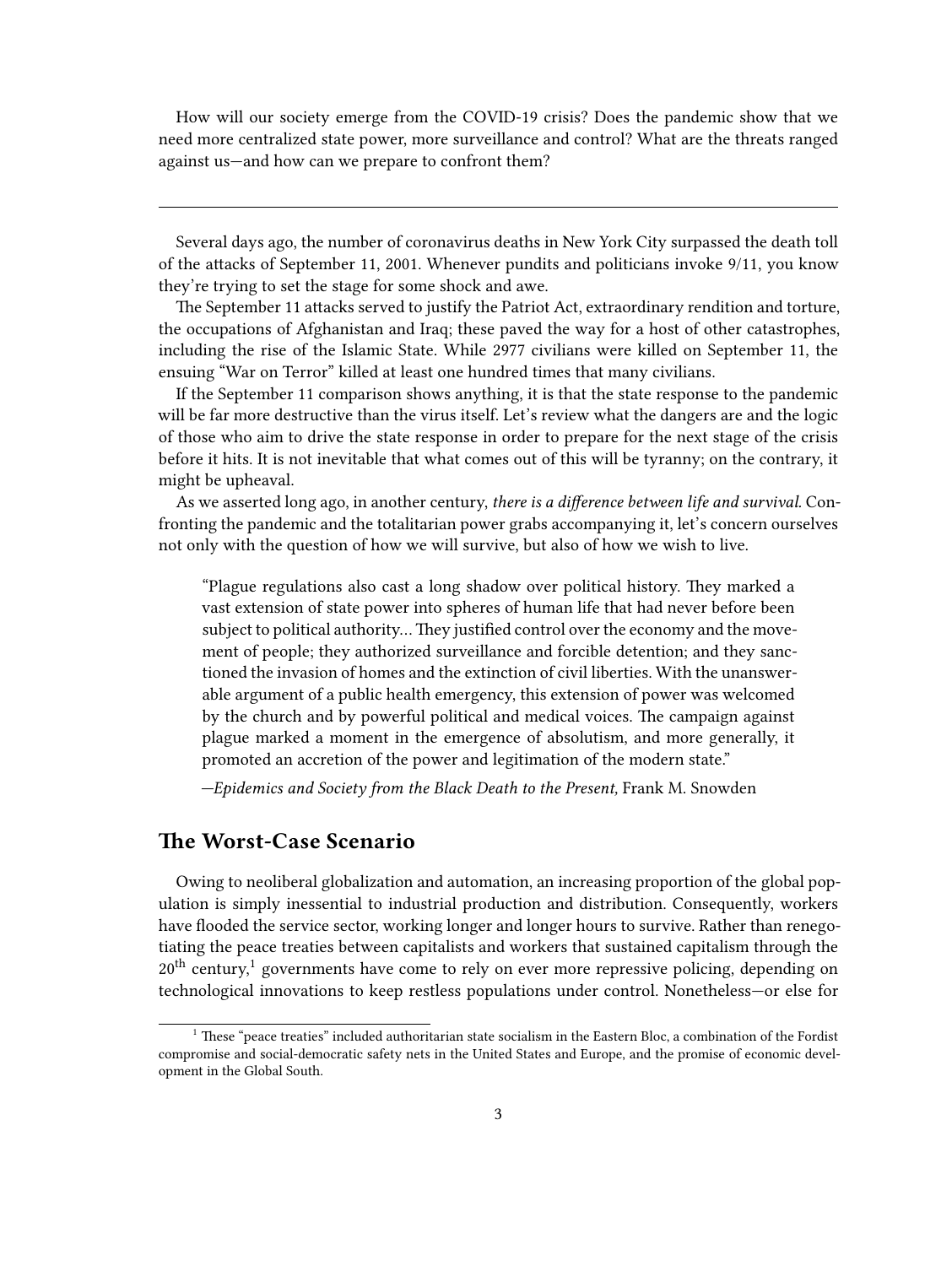this very reason—unrest came to a boil in 2019 with uprisings in Hong Kong, Chile, Catalunya, Lebanon, Sudan, Haiti, and dozens of other countries, with more anticipated in 2020… until the virus reshuffled the cards.

This is not an auspicious situation in which to face a pandemic. When the authorities regard an increasing proportion of the population as an expendable nuisance contained by ever-escalating violence, they have little incentive to keep us alive. Some, like Trump, want to establish gated communities of class, nationality, and ethnicity and leave everyone outside them at the mercy of these newly heightened risks. Others hope to broker a new deal between rulers and ruled by providing a modicum of safety to all in return for unprecedented forms of surveillance and control. Below, we'll address both of these proposals for how to stabilize state power for the  $21<sup>st</sup>$ century.

If many radicals seem strangely sanguine about the prospects for social change, it is only because our current conditions have become so obviously untenable—not because there is anything particularly promising about them.

In many ways, the worst-case scenario is already here. Police robots are already patrolling the streets of North Africa as drones target villagers in Italy. Viktor Orbán has become the de facto dictator of Hungary in the heart of supposedly democratic Europe. The Islamophobic government of India has locked down 1.3 billion people with a single order. In East Java, stay-at-home orders were used to disperse residents who had been defending their region against a destructive gold mine—but not to stop mining operations. From China to Peru, the pandemic has offered a pretext for governments to repress journalists reporting on their poor handling of it. Trump has taken advantage of the situation to intensify military operations throughout the Western Hemisphere not to distract from his handling of the virus, as some foolishly assume, but because the virus affords him an irresistible opportunity to advance his agenda.

In the US, risk of exposure is explicitly distributed according to class. Delivery drivers dispatch groceries to computer programmers who never leave their houses; nurses assigned to treat patients with COVID-19 symptoms bring iPhones with them so that doctors can FaceTime the patients without being exposed to danger themselves.

Confined to our houses, we are a captive consumer base in a company town run by Amazon, dependent on telecommunications companies that could cut us off from each other with the flip of a switch. The authorities are mulling the possibility of tracking and controlling all our movements with passports based on health data. If such a program gets off the ground, they could expand it to control freedom of movement according to legal status as well, transforming our entire society into a prison.

Even in nations that have "flattened the curve," emergency measures including social distancing and prohibitions on large gatherings might well last another year while a vaccine is in development.

"Until there's a vaccine, the US either needs economically ruinous levels of social distancing, a digital surveillance state of shocking size and scope, or a mass testing apparatus of even more shocking size and intrusiveness."

—"I've read the plans to reopen the economy. They're scary.," Ezra Klein

We need to talk frankly about what all this means for social movements. Alongside the virus, we are experiencing the most brutal assault on our freedom in at least a generation. Many of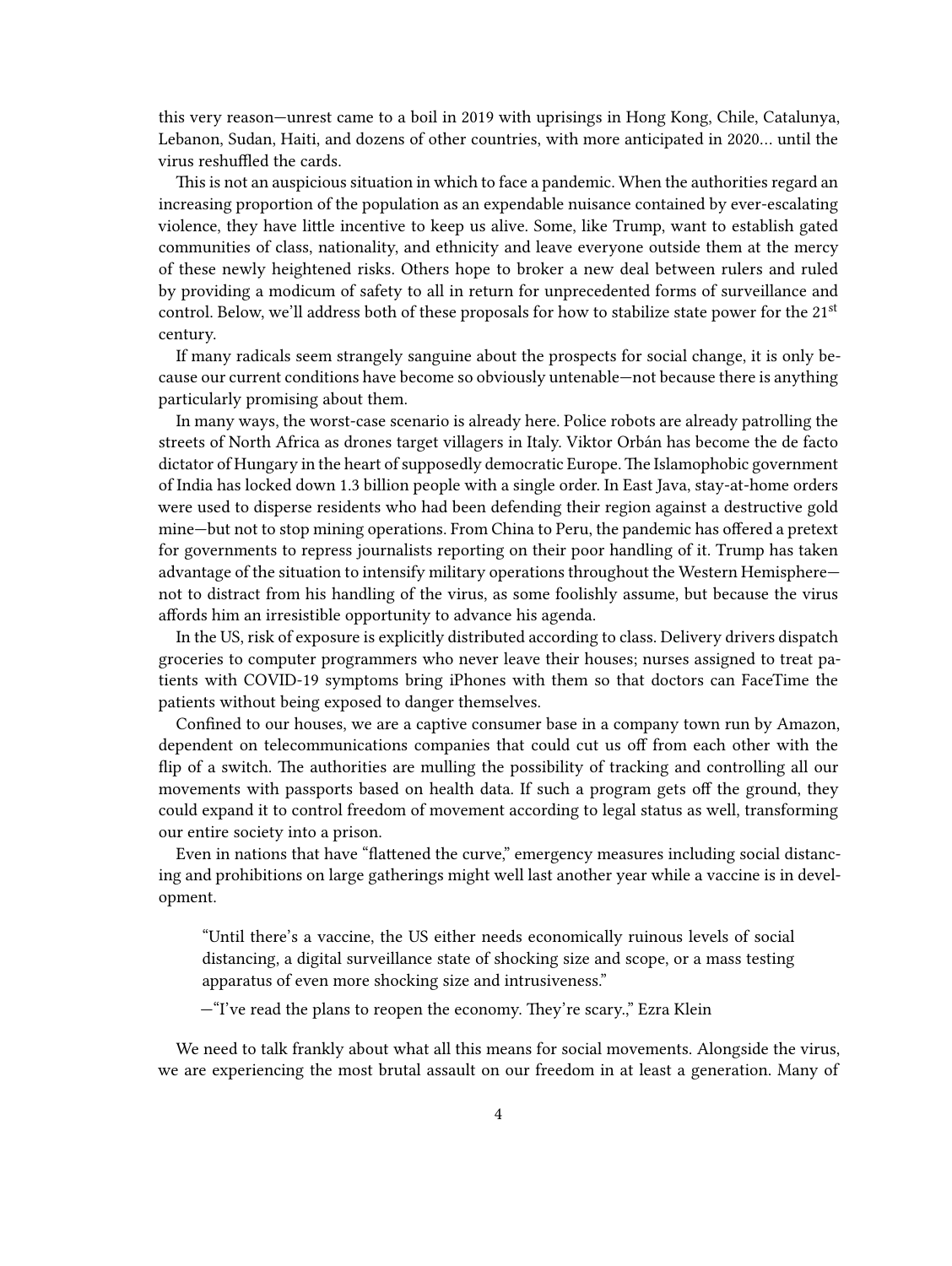our tools for collective self-defense depend on concentrating in large numbers, which the virus renders extremely dangerous. Even if a new revolt on the model of the uprising in Chile breaks out later this year, public health officials will deem it an epidemiological risk and call for the imposition of a new lockdown, provoking a split within our ranks between those invested in resistance at any price and those who consider it so irresponsible to risk spreading the virus that they would prefer total capitulation.

This presents serious conundrums. Some are experimenting with automobile-based demonstrations, but we need to develop a much wider range of options.

While they take advantage of the pandemic to consolidate power and advance their agendas, authoritarians of all stripes are also using this opportunity to legitimize invasive state intervention as the only effective means of dealing with a crisis like COVID-19. We have to debunk their arguments, presenting more convincing and inspiring models for how to respond to this crisis. Even with all the technology and subservience at its disposal, the state cannot reign without a certain amount of perceived legitimacy, without a certain amount of public consent. In shifting definitively from the carrot to the stick, our rulers are making a dangerous gamble.

# <span id="page-4-0"></span>**Forcing the Issue**

The pandemic pushes several tensions that were already destabilizing our society to the breaking point. Let's look at them alongside each other:

## <span id="page-4-1"></span>**Financial Crisis**

Many have been anticipating a financial crisis for years. Debt has served to keep the economy running—and to indenture people to it—for decades now. If the obligations of debt can be suspended or canceled by legislative fiat, if capitalism only functions because governments keep bailing out banks and corporations at everyone else's expense, then in theory, this should call the entire system into question. The ways that the capitalist economy does not meet most people's needs—for safety, for material necessities, for joy and togetherness and meaning—are cast in stark relief today. But if social distancing requirements and authoritarian clampdowns prevent anyone from demonstrating a feasible alternative, many people may respond by pining for an imagined past of normalcy.

#### <span id="page-4-2"></span>**Health Care**

In the United States, access to health care has long been an expensive privilege; in many states, Obamacare made no difference whatsoever in the lives of the poorest. Now it's clear how the health of the poor can impact the entire population.

There are two possible responses to this. One is for our society to direct resources to meeting the health care needs of the entire population—on our terms, according to our priorities. The other is for the elite class to treat the health risks posed by the general population as a danger to be managed for the protection of the privileged.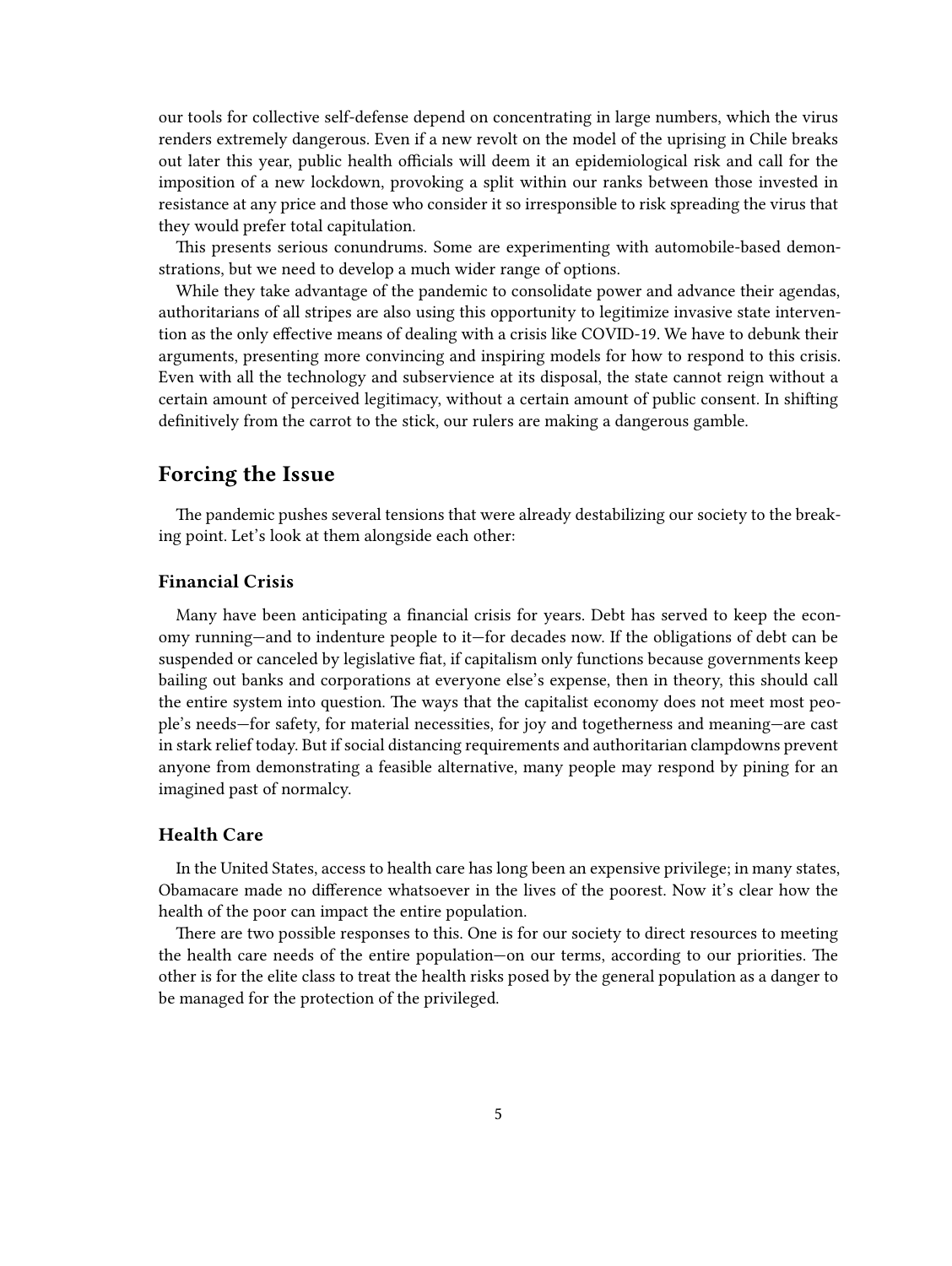### <span id="page-5-0"></span>**Housing**

Worldwide, property speculation and gentrification had already displaced countless millions and made housing nearly unaffordable for the majority; no wonder nearly a third of apartment renters in the US didn't pay rent for April. Those who could only afford to live in urban shoeboxes are now confined to them like cells; others are homeless in the face of "stay at home" orders. Domestic violence and mental health issues have reached epidemic proportions alongside the virus.

All this forces the issue: what is a home? Is it real estate to be speculated upon, a space of isolation, a tiny holdover of patriarchal feudalism ("a man's home is his castle")? Or is it something else—the feeling of security created by collective solidarity, something that could bind individuals and communities together rather than separating us?

#### <span id="page-5-1"></span>**Social Isolation**

The pandemic has confined literally billions of people to their homes—those who have homes at all—but in many cases this has had an unexpected effect, opening up the home as a space of sociality, creating new forms of intimacy and strengthening networks. Yet this sociality is almost entirely virtual—and it depends on a very small number of telecommunications companies and platforms.

Right now, social distancing is exerting so much pressure on people that many of us feel a desperate urgency to gather in large numbers, to hug our friends and rub elbows with strangers. The value of public spaces and sociality has never been clearer. If this pressure continues building, it could have disruptive or liberating effects.

But if social distancing continues in varied forms for a year or more, will people get used to it, coming to regard crowds fearfully, developing agoraphobia and new social anxieties? Will we have become so habituated to conducting our relationships in virtual mediums that afterwards we continue doing so even when we could be together in person? Will the power that the algorithms of corporations like Facebook have to shape online dialogue influence what it is possible to imagine even more than it has already?

### <span id="page-5-2"></span>**Ecology**

The reduction in ecological damage during the confinement period in China has been news around the world. Until now, everyone regarded the ongoing environmental catastrophe as something beyond our control. Now it is clear that—if we choose to—we could put a stop to it. Neither democracy nor authoritarian governments have been able to prioritize this. But if a virus could halt ecological destruction, so could an ungovernable social movement.

#### <span id="page-5-3"></span>**Totalitarianism**

Border clampdowns, state surveillance, authoritarianism, and the violence of the police state were already intensifying rapidly before this.The authorities are playing a risky game of double or nothing. Right now, they have a powerful justification for grabbing power—but if they overreach, all the pressure that has built up could explode.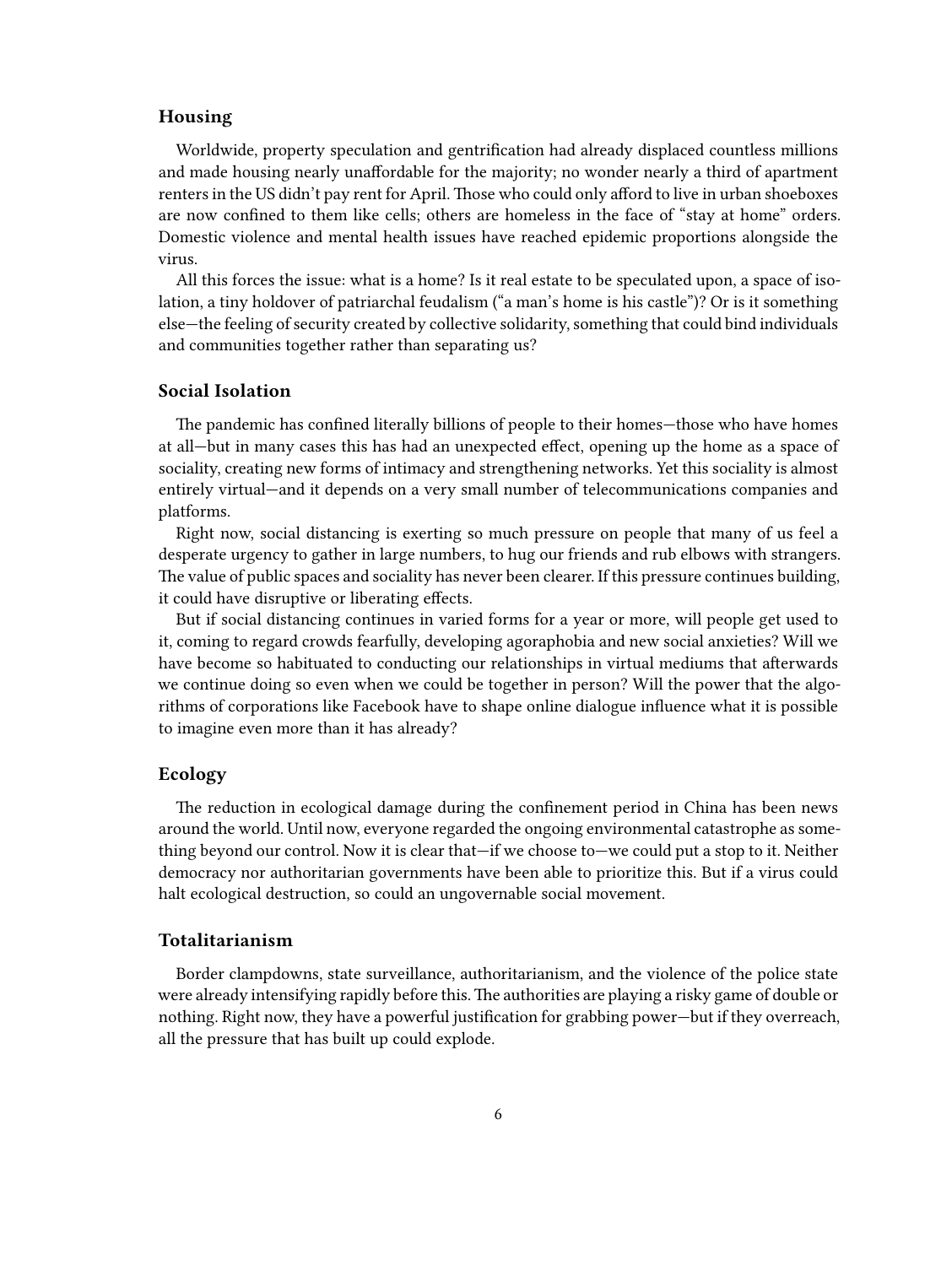The release of prisoners from jails and prisons underscores that *they didn't have to be in there in the first place.* Police have been presenting themselves as stopping the virus from spreading, but according to that logic, it would be safer to get *them* off the street, as well. It is the height of foolishness to imagine that the virus is an adversary that can be fought by military means in a "war," to use Trump's rhetoric; like the hydra, every blow that the armed forces aim at it will only make it stronger.

The question remains whether that will be true of *our* resistance as well.

## <span id="page-6-0"></span>**Three Programs**

In analyzing the available frameworks for how to respond to the pandemic, we can simplify the options on offer into three competing camps: the adherents of death, the apostles of survival, and the partisans of life.

#### <span id="page-6-1"></span>**The Adherents of Capitalism—Which Is to Say, Death**

It has never been more obvious that "life" for the market represents death for us. Donald Trump and the other murder barons who would hasten us back to work for the sake of their precious bar graphs have made this clear enough. Capitalism has always been a cult of death. We sell away the unrepeatable moments of our lives for wages—we reduce forests to sawdust, clean air to smog, water to poison—as profit-driven market competition makes the rich richer and immiserates the rest of us. At this rate, we will soon join the countless species we have already driven into extinction.

This is not just a question of whether Trump will call for us to return to work before the scientists give him permission; right now, everywhere that workers are being compelled to risk exposure to COVID-19 in order to pay rent, the market is already being prioritized over human life, just as it was before the pandemic.

While downplaying the risks of returning to work, nationalists like Trump and Matteo Salvini have used the pandemic to advance their program of shutting borders, insinuating that Chinese, African, and Latin American migrants are responsible for its spread. In fact, it appears that the virus arrived in New York from Europe; the chief vectors likely include the global business class, politicians, and police officers, one of the only groups permitted to congregate in groups and circulate freely without proper protective gear.

Whether or not this is how the coronavirus spread, these are the vectors of *the virus of control* which is what makes the coronavirus so dangerous. If not for all the police, cameras, courts, and prisons, we would long ago have abolished the political and economic system that creates such great disparities in wealth and power. If not for those disparities, we would not be forced to keep showing up to work even when doing so means exposing ourselves to a statistically significant risk of getting killed in addition to all the usual humiliations of wage labor. The uneven distribution of resources and power increases the risks that the poor face, but it also increases the likelihood that poor people, homeless people, and workers will be compelled to do things that continue to spread the virus.

While it was ironic that the "libertarian" Rand Paul was the first Senator to test positive for coronavirus—and many hoped that the virus would punish him for his hubris once and for all his infection, like the infection of so many New York City Police officers, is a perfect metaphor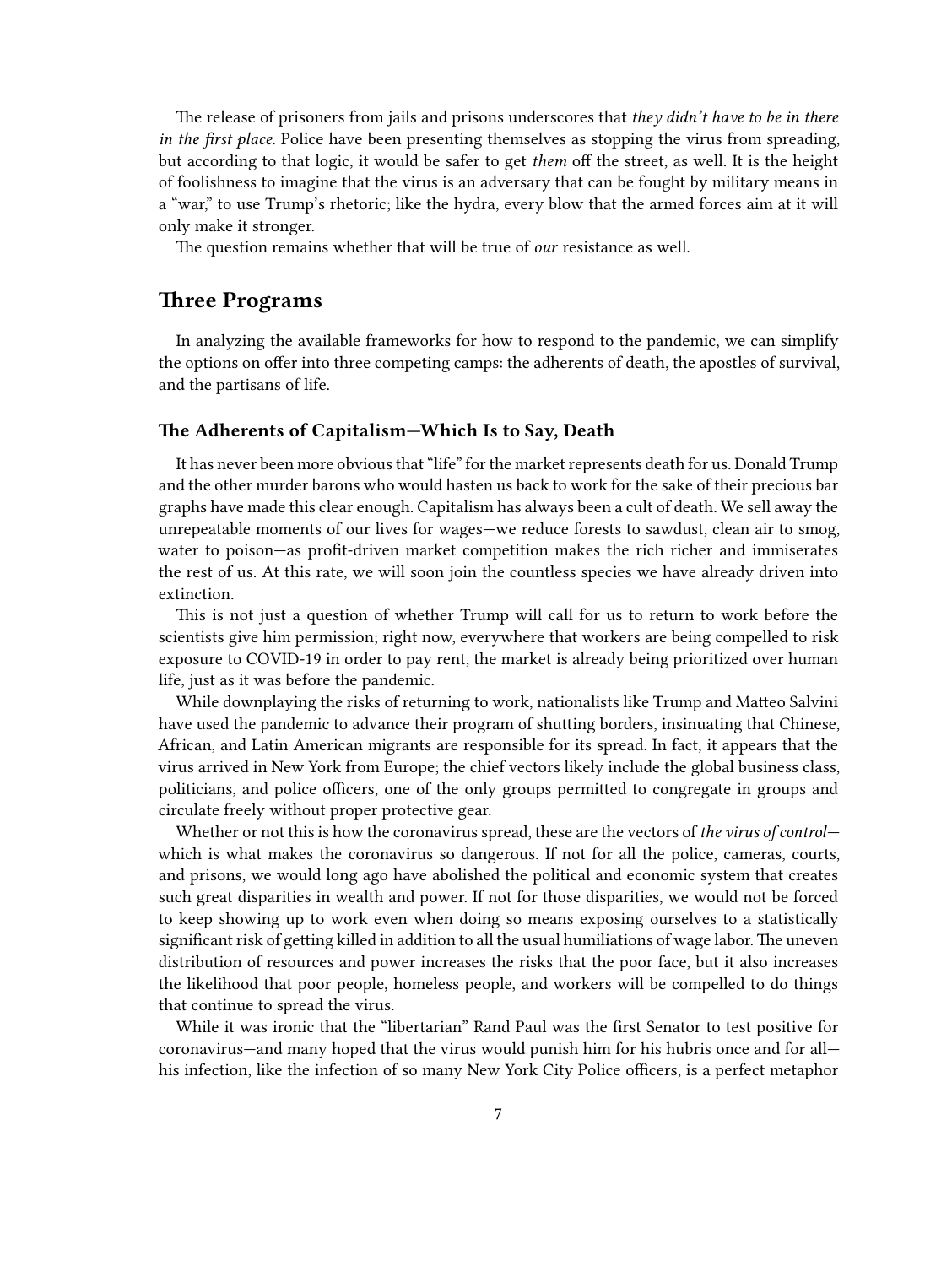for the risk they pose us. There was never any danger that Rand Paul or Boris Johnson would be forced to go without a ventilator. Their carelessness, violence, and profiteering are the vectors through which the virus exposes the rest of us to mortal peril. COVID-19 is not an avenging angel that will carry out the vengeance of the people.

It's easy to be critical when bourgeois taxpayers who thoughtlessly paid for guided missiles to slaughter people in Iraq and Afghanistan are panicking about the coronavirus. But let's not be cavalier about death. Any dismissiveness we express about the pandemic will ultimately serve employers who aim to play down the risks for workers and politicians who would prefer to let us die.<sup>2</sup>

Yes, heart disease and cancer will kill more people than coronavirus this year; so may complications from AIDS. Few have spared a thought lately for the millions killed or displaced by global conflicts, though refugees will be among those hit hardest by the virus. Most people have grown inured to the costs of our way of life, including the ongoing murder-suicide of the entire biosphere by industrially-produced climate change; in this context, the widespread focus on the coronavirus comes across as myopic. But rather than habituating ourselves to yet another threat, we should extend the concern with which many regard the coronavirus outbreak to all the other tragedies to which everyone has become so accustomed.

Every single death caused by our society's unequal distribution of resources is an immeasurable tragedy. We should respond to each the way that the residents of Ferguson, Missouri responded to the murder of Michael Brown. While capitalists will surely attempt to exploit the distinctions between "essential workers," the newly unemployed, and those who were already precarious or excluded to play us all against each other, we have to create ties of meaningful solidarity between those endangered by their jobs and those endangered by joblessness, between those who can't pay rent and those who are struggling to pay their mortgages and those who were homeless long before this. **Every one of us is essential.**

#### <span id="page-7-0"></span>**The Apostles of Technocracy—Which Is to Say, Survival**

"While America may be slow to act at first, once it is up to speed, it can probably match the capabilities of most authoritarian governments, including China's."

—The Thing That Determines a Country's Resistance to the Coronavirus, Francis Fukuyama

Demagogues like Trump have to compete with centrists like the Democratic Party who aim to preserve the same hierarchical structures, but propose to operate them more wisely and efficiently. From the *New York Times* to Western admirers of the Chinese Communist Party, many pundits have sought to distinguish themselves from Trump's ignorant and careless response to the virus by calling for more stringent measures. They are the most passionate advocates of the invasive surveillance measures described above. In return, they offer those Trump would consign to death a better chance of survival.

<sup>2</sup> In *Crowds and Power,* Elias Canetti suggests that one of the fundamental drives motivating human beings is the desire to outlive their peers. At first glance, this is a strange proposition; yet in the United States, where social relations have always been based in cutthroat competition, people often see others' misfortune as a net gain for themselves. This is a way to understand some of the cheap bravado with which young people have regarded the prospect of a pandemic that especially impacts the old and infirm.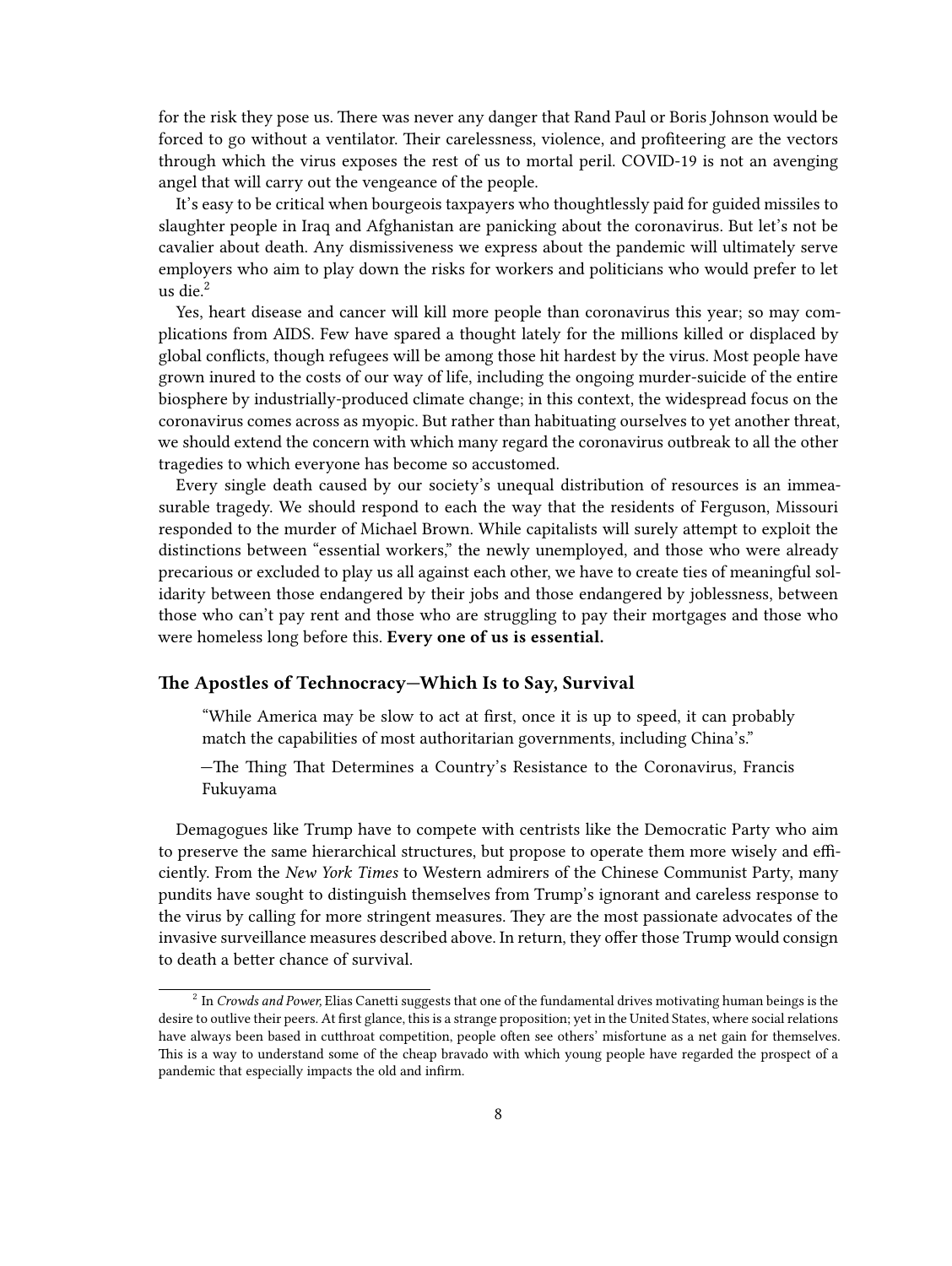Indeed, doesn't this pandemic underscore that we need more centralization, more surveillance, "stronger" government?

In fact, every form of government—from China and Iran to the United States—has concealed information about the pandemic and delayed responding to it in ways that intensified the risk for everyone. In Iran, the justification was to keep the population calm ahead of an election; in the United States, it was to keep the stock market going as long as possible. The problem is not that the authorities did not have *enough* control; the problem is the centralization of power itself. Whenever power is concentrated in the hands of a few, whether they be a military junta, party functionaries, or elected officials, they will inevitably prioritize their own interests over those of others. Every aspiring ruling party tells us that *their* governance would be better than the others, or that they could do more good with more power, but we should know better than to trust such promises.

Francis Fukuyama has argued that whether people trust their rulers is the most decisive factor determining the effectiveness of government responses to the pandemic:

"What matters in the end is not regime type, but whether citizens trust their leaders, and whether those leaders preside over a competent and effective state."

This misses the mark in an obvious and disingenuous way: what happens when there is widespread trust in a "competent and effective" government that *doesn't* do what is in the best interests of its population?

To anarchists, the answer to this problem is clear enough. The only thing that can keep us safe is to establish widespread horizontal means for transmitting information whether the authorities wish for us to or not—so as to get around the state censorship that delayed public awareness of the COVID-19 epidemic in China, for example—and to be capable of implementing our own autonomous, participatory measures for survival, mutual aid, and collective self-defense. If we depend on existing governments to solve all our problems, we will be limited to endorsing their dangerous and self-serving policies while pinning our hopes on unsatisfactory efforts to achieve change via electoral means, like the Bernie Sanders campaign.

The alternative to embracing technocratic top-down solutions is not to celebrate individual freedom on an isolated basis. Rather, it is to invest our energy in becoming more capable of sharing information and coordinating activity internationally, as anarchists have always advocated. *Coordination* and *centralization* are two different things.

As others have argued, the vast majority of the credit for the measures that have delayed the spread of COVID-19 should go to ordinary people who have voluntarily engaged in social distancing and other responsible practices, not to governments. Voluntary, self-organized activity driven by ethics rather than coercion is always going to deliver the best results. If resources and knowledge are distributed widely and evenly enough, people are much more capable of assessing, prioritizing, and addressing the risks they face and pose to others than any centralized decisionmaking body could be.

In short, the only way to ensure that the political systems in place will actually meet our needs is to be capable of easily overhauling or toppling them when they fail us. More centralized control will only make this more difficult.

This brings us to a related question that will be especially important in the years following the end of the pandemic. Wouldn't it be worth giving up our individual freedoms if we could obtain a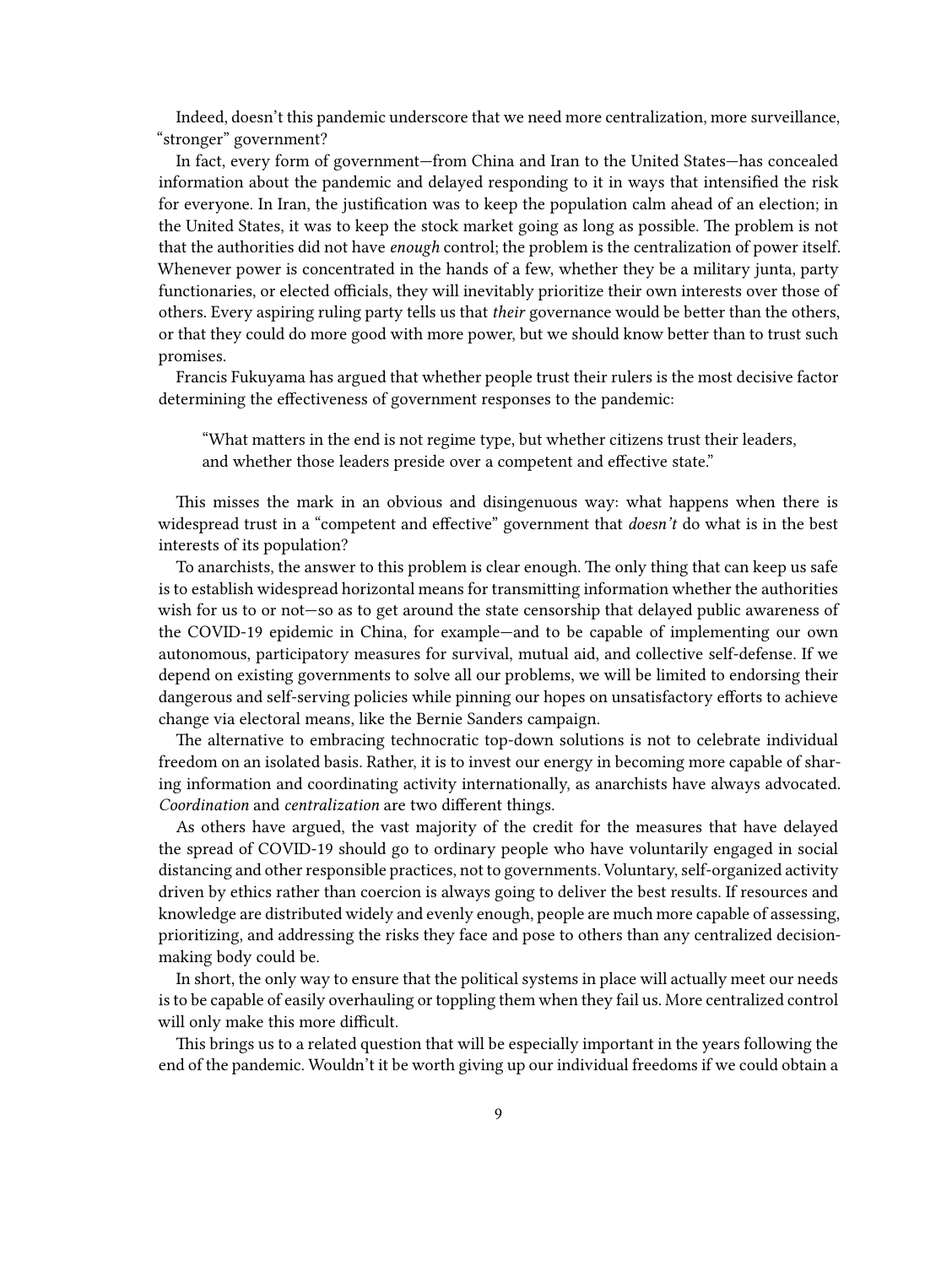little more security and safety in return? We will likely see demagogues from the center offering us this devil's bargain.

Without the freedom to organize and defend ourselves on our own terms, outside and against the ruling order, we won't be able to defend any gains we make within it. Even if our only concern were to secure our survival in the barest material terms, giving up even an inch of freedom would never help us to achieve that goal.

The open secret about centrists and technocrats is that they do not offer us a real alternative to the autocrats. Their programs always serve to strengthen the state apparatus that the autocrats then employ against us. Trump inherited all the power that Obama concentrated in the executive office. In the end, brutal autocracy or efficient technocracy is a false choice.

Let's conclude with a word about expertise in the sciences. Thus far, medical scientists are perhaps the one group of authorities that has come through this disaster untarnished. But the medical industry itself has never functioned in the best interests of all humanity. Ideally, the development of scientific knowledge should be a collective endeavor involving the entire human race, not a domain in which accredited experts dictate Truth to everyone else. Capitalism and institutionalized systems of authority have long interfered with the participatory development of knowledge, gatekeeping access to the process by means of intellectual property rights, institutional monopolies on information, and determining who gains access to funding. The profit motive that the market imposes on researchers corrupts their priorities and interferes in the process itself—for example, medical study employees who are renting themselves as lab rats to pay their rent have no more incentive to answer questions honestly than medical testing corporations seeking to make a profit.

This pandemic has illustrated the value of collaborative international approaches over marketdriven models; practically everyone is hoping that scientists will cooperate across institutional and national borders to produce a vaccine. As in every aspect of our lives, we need more autonomy, more communication and horizontal coordination, not more hierarchy. The existing medical establishment is no more fit to govern us than the prevailing political institutions.

#### <span id="page-9-0"></span>**The Partisans of Freedom—Which Is to Say, Life**

"In a pandemic that has deprived life of its social uses, life appears to threaten society totally."

—The Pandemic Community, Nil Mata Reyes

Survival is essential to life, but it's not all there is to it. It is *necessary but not sufficient.*

It is simple enough to speak of survival; we can define it with medical terminology. To speak about *life,* on the other hand, is inherently partisan. When one says *life,* one is always speaking of a *particular* way of living, a *particular* set of relations and affects and values. Those who refer to "life" as if what they mean by the word is self-evident always have some sort of agenda up their sleeves.

When our rulers try to focus discussion on how to assure our *survival,* we should change the subject to what sort of lives we want to lead in the post-pandemic world. There may be some authoritarian models that can indeed assure our survival, but none that can deliver the sort of *life* we desire. If we only haggle with our rulers over the jobs, wages, and healthcare essential to our survival, at the very best, we will come out of this with guaranteed housing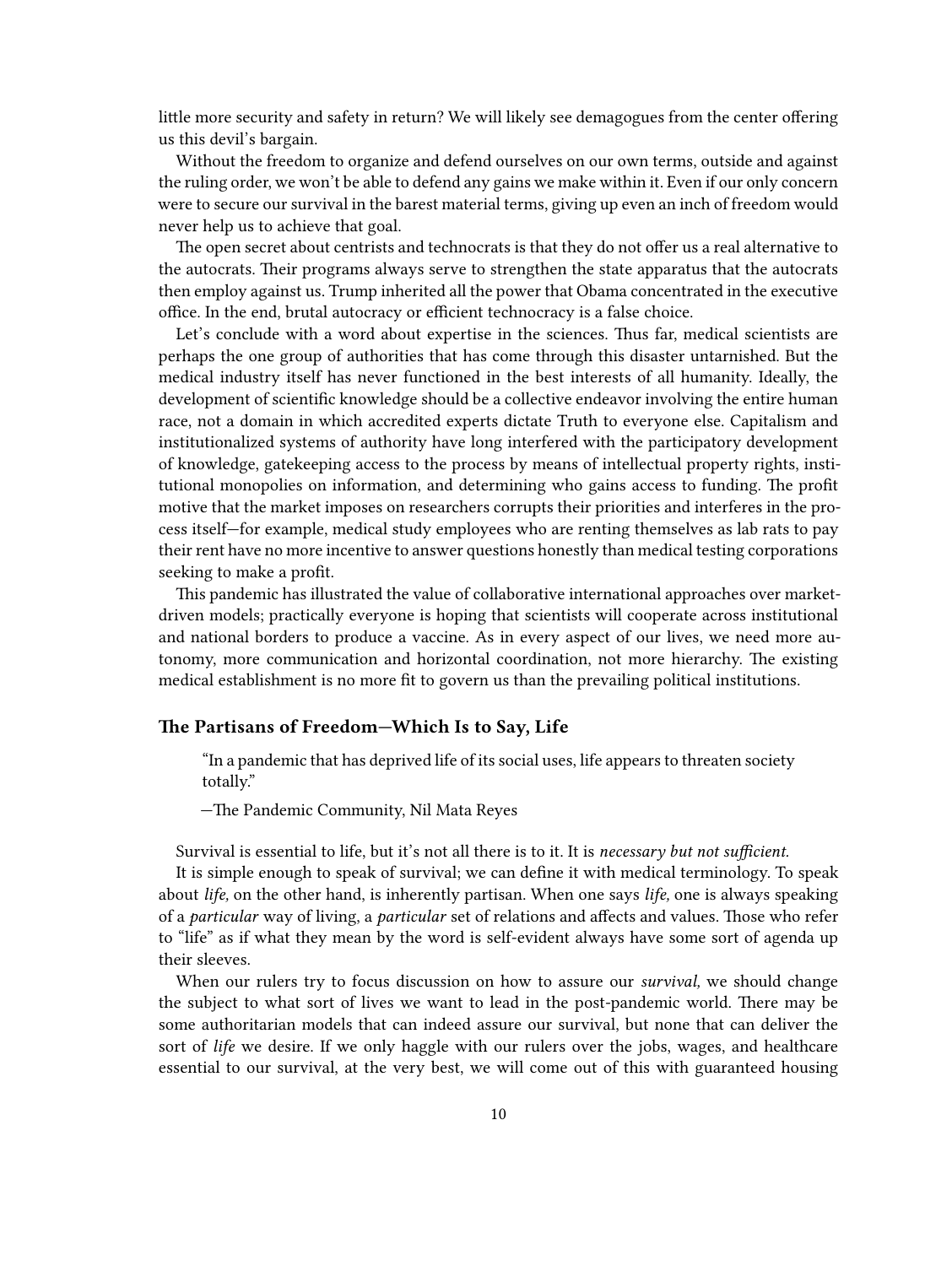in identical quarantine units, digital identity bracelets coded with biological data, and lifetime Netflix subscriptions to dull our senses and distract us from lives that will make *Brave New World* look like *On the Road* by comparison. That's the most the technocrats have to offer. We have to dream bigger.

To speak of freedom is almost anathema in the year of the plague. Freedom is associated with the kind of reactionary buffoons that are still pretending that the virus itself is some sort of conspiracy. Yet, as argued above, without *freedom,* we won't be able to win or defend any gains we might make in the quality of our lives. Those who hold power will never grant us selfdetermination on our own terms—and without it, we are at their mercy. We have to change the balance of power.

Today, having already been robbed of almost everything that gives life meaning, many people feel they have nothing left to hold on to but survival in the barest biological sense. This is why they are willing to consider giving up even more. But if this crisis really does call everything into question, let's fight for what we really want.

From mutual aid projects and wildcat strikes to rent strikes and prison revolts, there are already bold stirrings of resistance all around the world. These efforts must give rise to networks that can confront the new totalitarianism and defeat it. The stakes have never been higher.

Pursuing life rather than survival means doing without guarantees. Those who wish to live fully must sometimes risk their lives. It is *meaning* that is at stake here, even more than safety.

What do you want? Free testing and treatment for COVID-19 and every other medical concern? To be able to use the machines at your employer's factory to produce ventilators rather than automobiles? To be free to utilize the medical facilities at your nursing job to care for your friends and neighbors who have never been able to afford proper medical treatment? To have opportunities to employ your skills and resources and creativity for *everyone's* benefit, rather than according to the dictates of the market? To abolish the economic pressures that compel people to risk spreading the virus and contributing to global climate change? To be able to travel to other lands without gentrifying the neighborhoods of the cities you visit? To be able to gather freely in festive crowds without fear of pandemics or police? To hold and be held, to thrive?

Answer these questions for yourself, dear reader, and let us find common cause on the basis of our wildest dreams. We'll join you in the streets at the conclusion of this nightmare—determined to bring all nightmares to an end.

"We've known what we've wanted this whole time, we just thought it was impossible. It is not. Not only is it possible, it is our only safe passage to the future."

—"How to Fall"